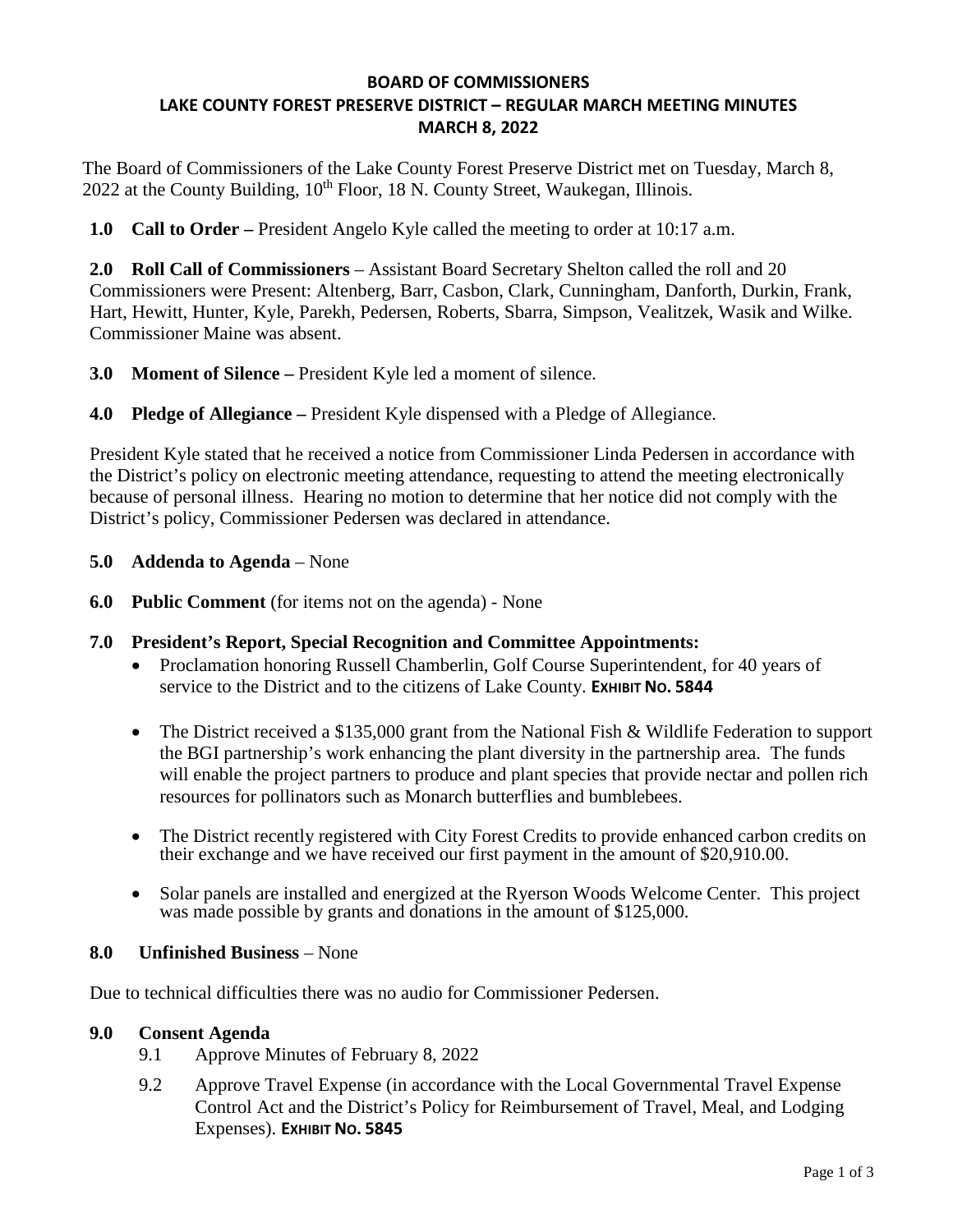- 9.3 Approve a Resolution awarding a contract to Revels Turf and Tractor in the amount of \$37,995.00 for the purchase of one Bernhard Express Dual 4100 reel grinder. **EXHIBIT NO. 5846**
- 9.4 Approve a Resolution awarding Contracts for Invasive Plant Control to (a) McGinty Brothers, for Cuba Marsh Forest Preserve and Grassy Lake Forest Preserve, in the Contract Price of \$57,070.00; (b) to Native Restoration Services, at Middlefork Savanna Forest Preserve and Fort Sheridan Forest Preserve, in the Contract Price of \$66,107.20; and (c) to Integrated Lakes Management for Teasel Control at several Forest Preserves, in the Contract Price of \$39,960.00. **EXHIBIT NO. 5847**

Motion by Commissioner Durkin, second by Commissioner Altenberg to approve the Consent Agenda items 9.1, 9.2, 9.3 and 9.4. Roll call vote being had, the motion passed by a roll call vote of: **AYES: 19, NAYS: 0**

#### **10.0 New Business – Report of Standing and Special Committees**

- 10.1 **Ordinance approving an interim License Agreement with Possibility Place Nursery**  Motion by Commissioner Vealitzek, second by Commissioner Clark to Approve an Ordinance approving an interim License Agreement with Possibility Place Nursery to provide plants and support services for an online annual Native Plant Sale and authorize either party, by April 1, 2022, to suspend the Five-Year License Agreement. Roll call vote being had, the motion passed by a vote of: **AYES: 19, NAYS: 0. EXHIBIT NO. 5848**
- 10.2 **Resolution awarding a contract for Research Services for a Countywide Survey** Motion by Commissioner Vealitzek, second by Commissioner Hart to Approve a Resolution Awarding a Contract for Research Services for a Countywide Awareness, Attitude, Interest, and Usage Survey to aQity Research & Insights, Inc., in the Contract Price of \$39,000.00. Roll call vote being had, the motion passed by a vote of: **AYES: 19, NAYS: 0. EXHIBIT NO. 5849**

### 10.3 **Resolution awarding contracts for District-Wide Plant Protectant Chemicals**  Motion by Commissioner Vealitzek, second by Commissioner Hunter to Approve a Resolution awarding contracts for District-Wide Plant Protectant Chemicals to BTSI; Chicagoland Turf; Clesens Inc.; Conserv FS; Nutrien Ag Solutions, Inc.; Pendelton Turf Supply, Inc.; Reinders, Inc.; and VanDiest Supply Company in a total amount not to exceed \$342,900.00. Roll call vote being had, the motion passed by a vote of: **AYES: 19, NAYS: 0. EXHIBIT NO. 5850**

### 10.4 **Resolution soliciting offers to purchase the Cramer and Borland Cabins**

 Motion by Commissioner Vealitzek, second by Commissioner Durkin to Approve a Resolution soliciting offers to purchase the Cramer and Borland Cabins at the Edward L. Ryerson Conservation Area. Roll call vote being had, the motion passed by a vote of: **AYES: 18, NAYS: 0, PRESENT 1. EXHIBIT NO. 5851**

### 10.5 **Resolution awarding a Contract for Construction Management Services for the proposed Education Facility**

 Motion by Commissioner Wilke, second by Commissioner Hart to Approve a Resolution Awarding a Contract for Construction Management Services for the Phase I construction of the proposed Environmental Education Facility at the Edward L. Ryerson Conservation Area to Wight Construction Services, Inc., in the Contract Price of \$449,525.00. **AYES: 18, NAYS: 0, PRESENT 1. EXHIBIT NO. 5852**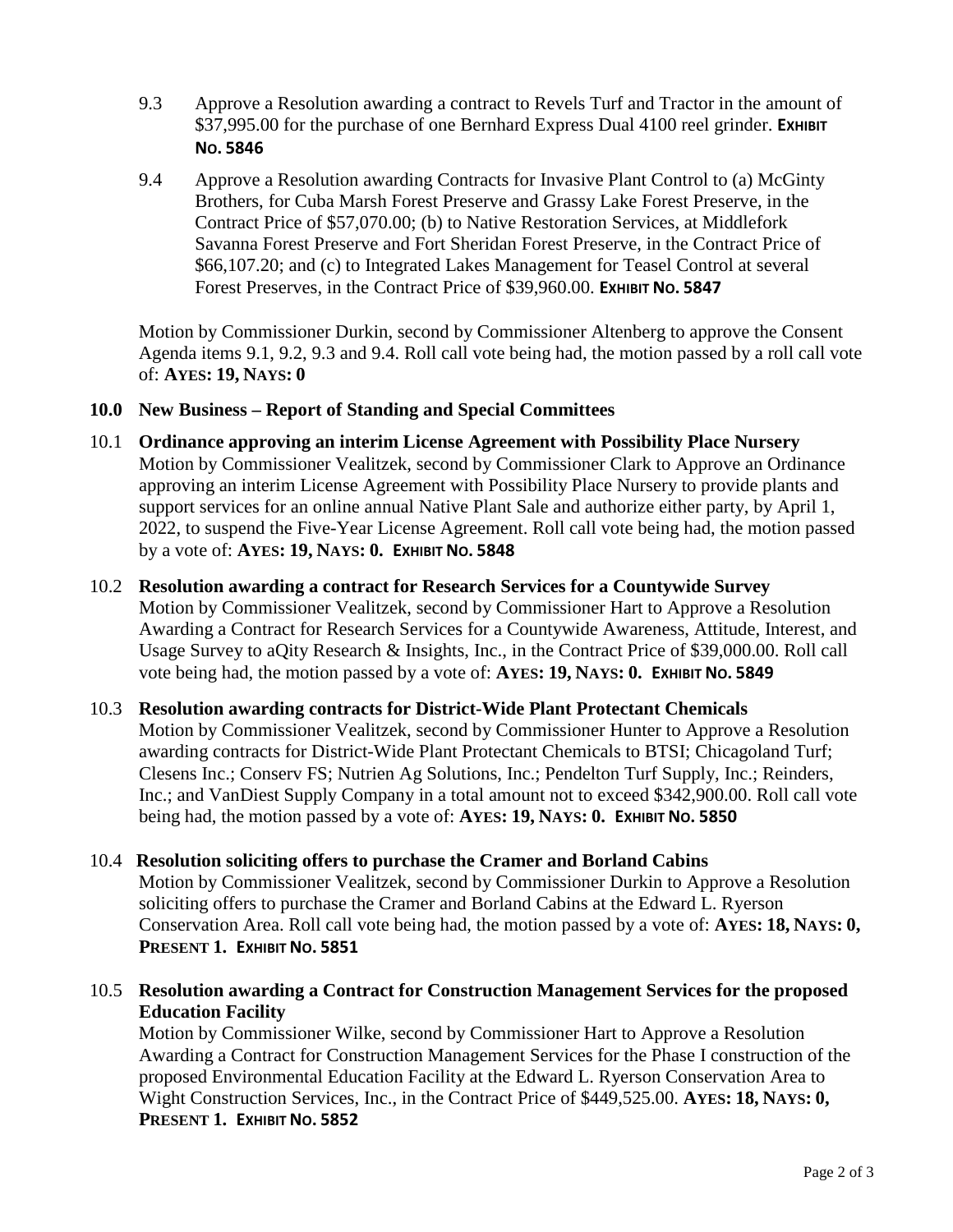- 11.0 Petitions and Correspondence - None
- **Miscellaneous Business None** 12.0
- 13.0 **Closed Session - None**
- 14.0 **Potential Action following Closed Session - None**
- 15.0 Adjournment - With no further business before the Board, President Kyle declared the meeting adjourned at 10:45 a.m.

Respectfully submitted:

 $4 - 12 - 2022$ Mauren E. Shelton Date Approved Maureen E. Shelton, Asst. Board Secretary